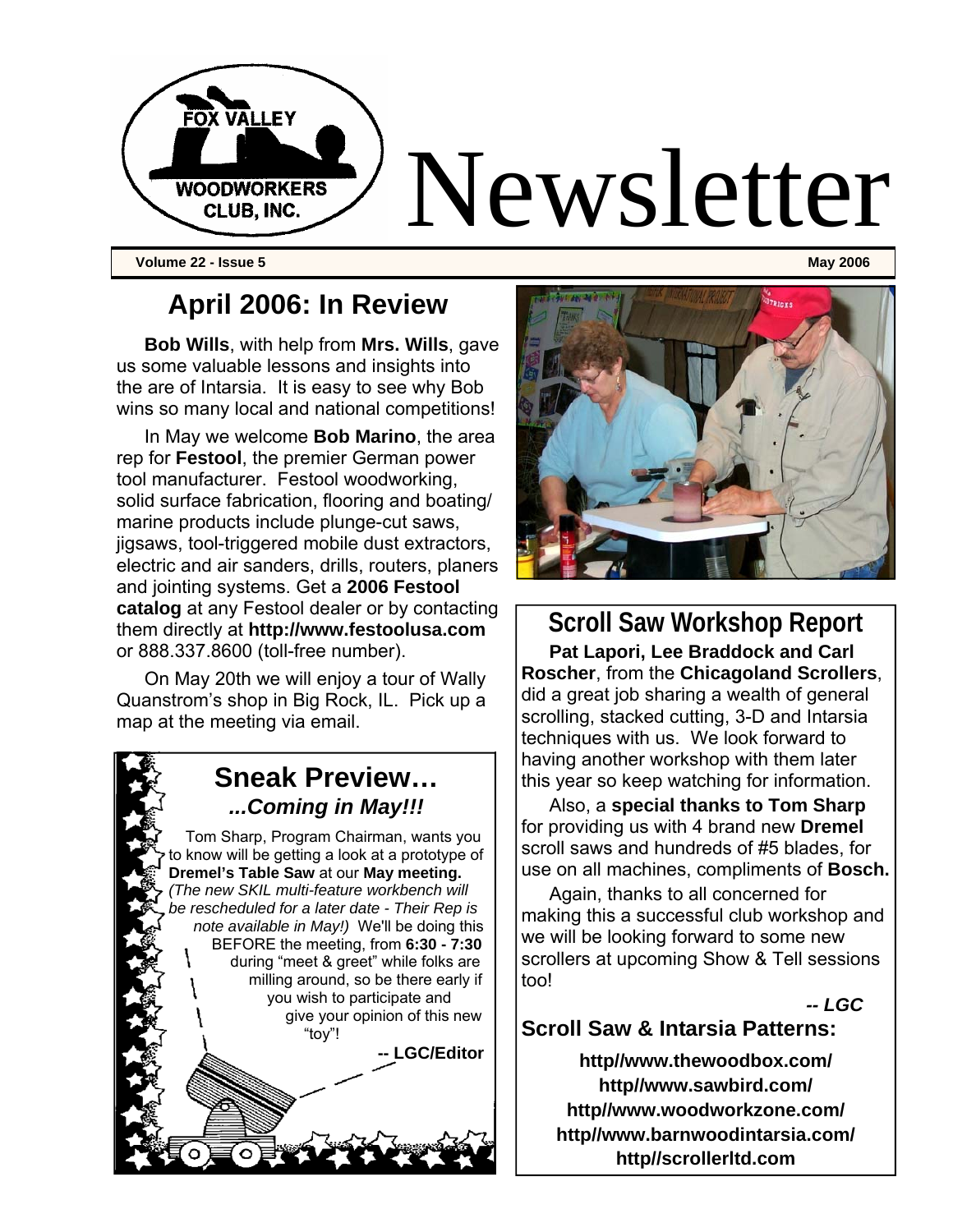# **FVWWC Events Calendar**

| May 2ndTue 7:30 p.m Bob Marino - Festool USA,<br>German tool maker for the<br>woodworking, solid surface<br>fabrication, flooring and boat-<br>ing/marine industries.<br>http://www.festoolusa.com |  |
|----------------------------------------------------------------------------------------------------------------------------------------------------------------------------------------------------|--|
| May 17th. Wed9:00 a.m FVWWC's Breakfast Club:<br>The Red Apple Restaurant at<br>414 S Schmale Rd - Carol<br>Stream, IL -- All members and<br>friends are is invited to stop by!                    |  |
| May 20th Sat9:30 a.m Shop Tour: Wally Quanstorm's<br>- Big Rock Shop                                                                                                                               |  |
| Jun 6thTue 7:30 p.mTerry West - Windsor Chairs                                                                                                                                                     |  |
| Jul 4th: Happy Independence Day! - See you next week!!!                                                                                                                                            |  |
| Jul 11thTue 7:30 p.m Gene Westerberg - Shows us<br><b>Woodburning Techniques</b>                                                                                                                   |  |
| Jul 24th SatTBA Workshop: Sharpening by<br>"The Chairwright" Bill Gullberg -<br>Kirkwood, IL                                                                                                       |  |
| Aug 1st  Tue  7:30 p.m David Bettininghus - Bowl<br><b>Turning in Layers</b>                                                                                                                       |  |

### K *Reprinted from online source for woodworking funnies and grins: http:// www.cartoonstock.com/directory/w/ wood\_working.asp*

### **Hey Fellows, Next Month is Mother's Day!**



"Here's how it works, Freddie. Men never do figure out what women want, so eventually we all sign up for woodworking."

# **FVWWC Officers & Staff**

**woodworkers@fvwwc.org** 

| President Ron Gilkerson                  | (630) 879-8756<br>rongilker@hotmail.com  |
|------------------------------------------|------------------------------------------|
| Vice President Dick Secrest              |                                          |
| Treasurer Doug Pfaff                     |                                          |
| Secretary Darrel Anderson                |                                          |
| Program Committee  Tom Sharp             | <b>Mike Brady</b><br><b>Dick Secrest</b> |
| Membership  Ken McFee                    |                                          |
| Show Chairman  Mike Madden               |                                          |
| Toy Drive Coordinator Gail Madden        |                                          |
| Editor/Webmaster Linda Christensen       |                                          |
| Librarian Cheryl Miller                  |                                          |
| Raffles/Photographer Charlie Christensen |                                          |
| Member-at-Large  James Nellis            |                                          |
| Show & Tell MC  Matt Gauntt              |                                          |
| Audio/Visual Tech.  Will Sharp           |                                          |
|                                          |                                          |
|                                          |                                          |

# FVWWC's Breakfast Club

On the third Wednesday of each month members are welcome to join "regulars" Bob Burritt, Jim Hildreth, Bud Yackley, the Madden's and others at a informal



get together. Brush off the sawdust and come share some good talk, get acquainted with fellow members at **The Red Apple Restaurant** at 414 S

Schmale Rd - Carol Stream, IL where both the friendship & the food is served warm, with a smile!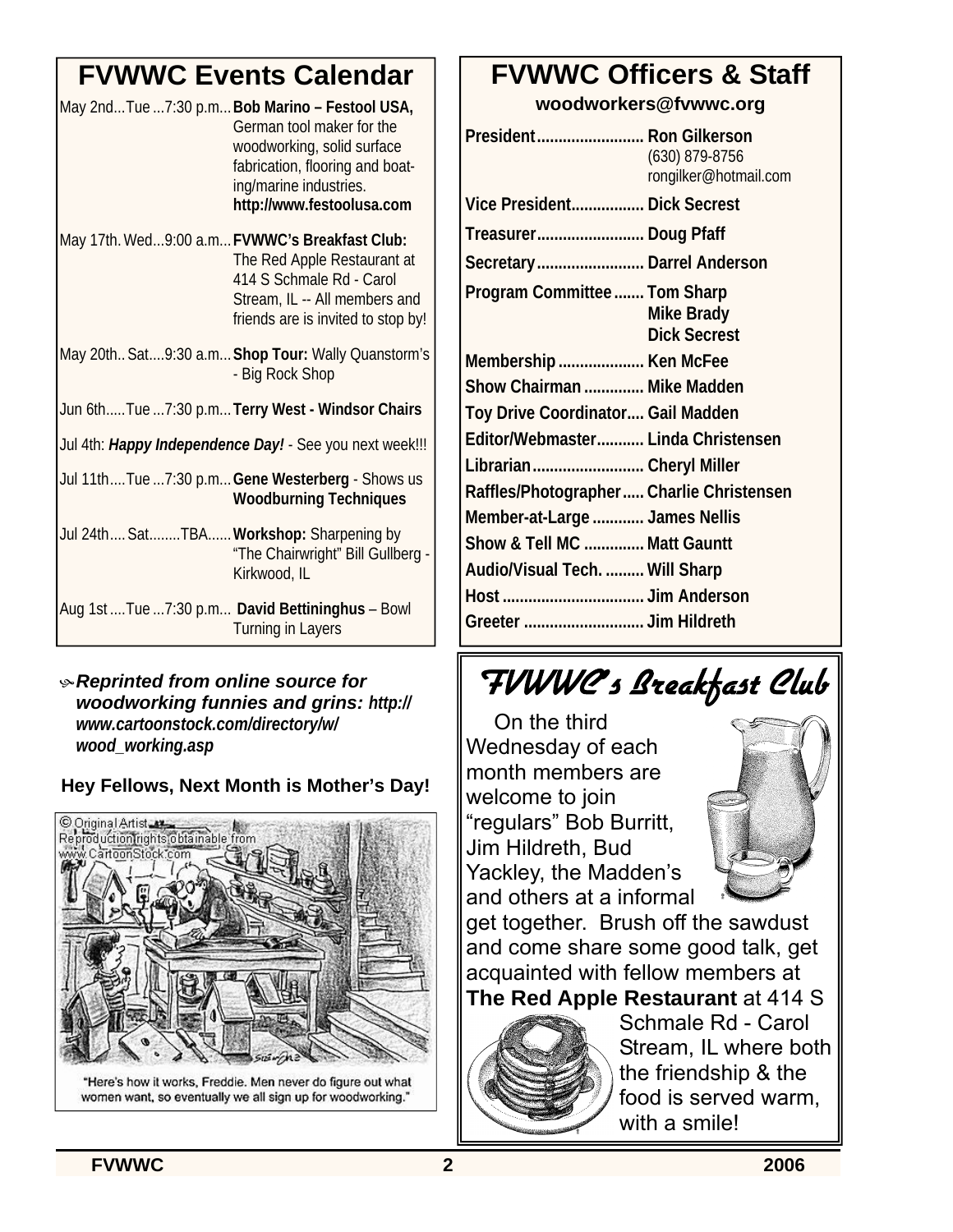# **FVWWC MONTHLY DRAWING**

The participation in April was again impressive! Thanks to all who helped make it a success!!! The response was so good that we awarded 2 (Two) 1st Prize level items and more as follows:

**1st Prize: Special Bessey Clamp Set - Teresa Glisson 2nd Prize: \$25 AM/EX Gift Cheque - Mike Mulcahy 3rd Prize: Fast Cap 16 oz. & 4 oz. Glue Applicators w/Tips - Steve Burns 4th Prize: Fast Cap "Flatback" Measuring Tape - Doug Pfaff**  In May we again have a variety of items including 1st Prize choices of: **Tool Shop Bench Top Band Saw, Grizzly Bench Top Grinder or \$50.00 AM/EX Gift Cheque** plus a number of secondary items.

As always, proceeds help us to continue to offer this level of prizes each month so, please, show your appreciation by purchasing a ticket or two... ...See you at the meeting!

**Charlie Christensen - FVWWC Raffle Chairman**

# *Something Special for May….*

# **SPRING 2006 BONUS DRAWING**

In May we are going to kick off ticket sales for a special drawing. We will sell tickets, \$5 ea/5 for \$20, until we reach our goat and then we will pull for a:

**Bosch 10" Dual-Bevel Slide Miter Saw** with Upfront Controls & Laser Tracking - **Model 4410L**



- •New Arbor Laser Tracking for precision cutting •Microfine miter adjustment knob
- •Blade Diameter: 10″
- 
- •Arbor Size: 5/8″ Length: 37-1/4″ Weight (lbs.): 55
- •Bevel Stops: 0°, 33.9°, 45° left and right
- •At 45/45 Max Height = 1-1/4″ x 8-1/2″
- •Max. Motor HP 3.0
- •Bevel Angle Range: 47° left and 46° right
- •Miter Angle/Bevel Angle Range: 52° left, 60° right

**Charlie Christensen - FVWWC Raffle Chairman**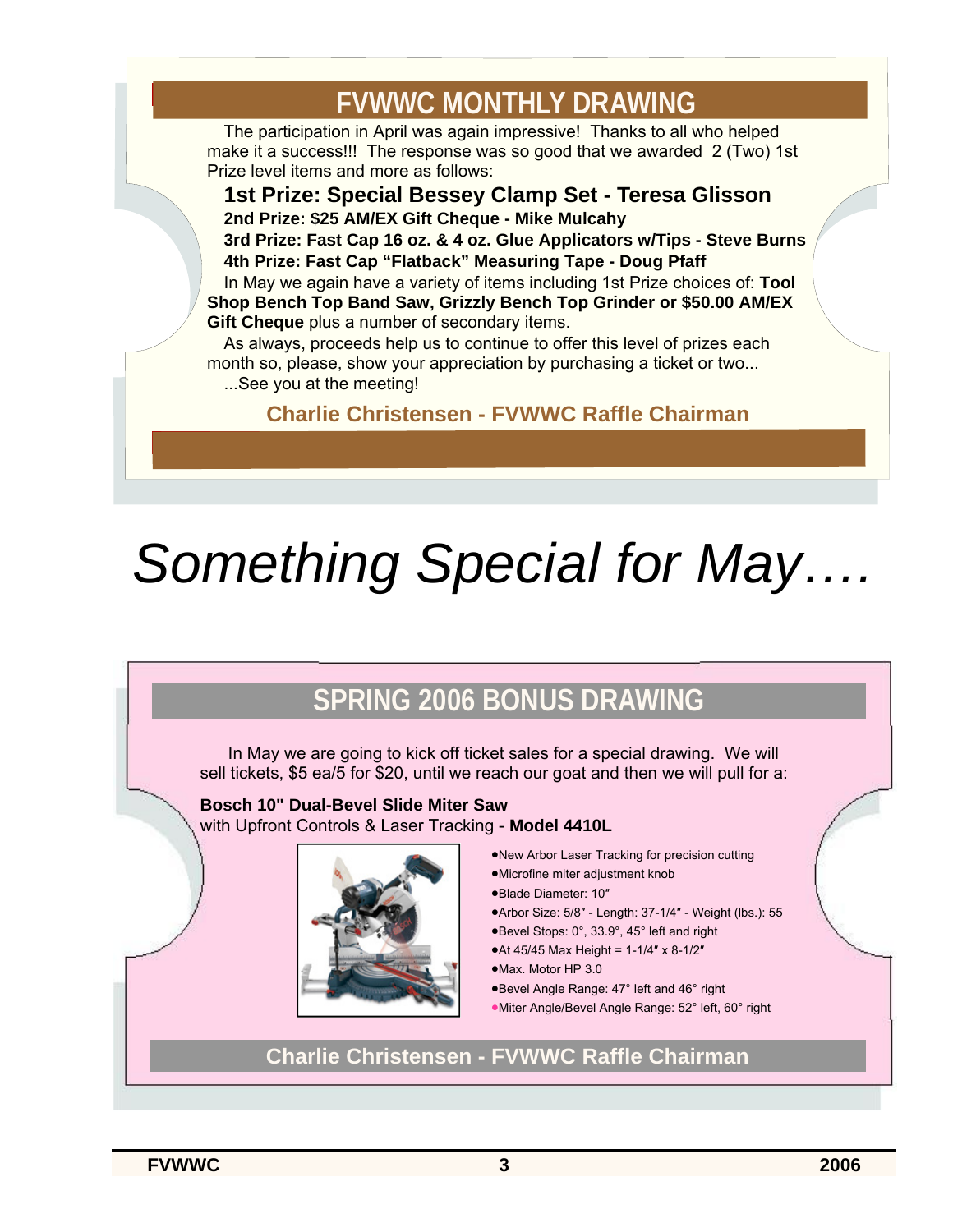

# **Pitfalls of Finishing Pine**

Cross-grain scratches, bleeding pitch, and blotchy staining can mar your finish if you don't use proper techniques

### *by Jeff Jewitt*

It is ironic that the wood many first-time finishers tackle is one of the more challenging woods to



finish: a piece of unfinished pine. Pine may be easy to cut and shape, but it needs special care when being sanded, stained, and clearcoated. Below you'll see the problems that can result. To find out how to

avoid these problems and achieve a beautiful finish on pine, buy **Finishing & Refinishing Furniture,** 

### **SANDING PROBLEM:**

#### *Cross-Grain Scratches*

**Because pine is such a soft wood, care must be taken to always sand with the grain and avoid cross-grain scratches.** 



#### **SEALING PROBLEM:**

### *Bleeding Pitch*

**If pine knots are not sealed with shellac, the pitch in them can bleed through a clear coat such as this lacquer.** 

### **STAINING PROBLEM:**

### *Uneven Staining*

**The right-hand side of this board has a more even tone because it was given a thin coat of shellac. The washcoat controls the amount of stain that the** 



**wide bands of spring wood can absorb.** 

# **Ebonizing and Bleaching Timber**

### **By Steve Bundred**

This article is taken from my book "Intarsia Down Under". Just one of the many tips and tricks that you will find throughout this informative intarsia bible.

The most difficult wood colours to find are very light and very dark. Here is a way of getting these colours without using stains.

I only did a very brief experiment so you will need to research more information and try it out yourself on different timber species.



### **RED CEDAR NATURAL**

I cut a length of red cedar into three squares. This is what it started off looking like.

### **RED CEDAR EBONISED**

Ebonizing solution is created by placing steel wool in white vinegar. The steel wool will dissolve in the solution



and can be painted onto timber to ebonise it. This piece was immersed in the mixture overnight. The solution reacts with the tannins in the timber turning it a blue/black which will go a deep black when the final finish is applied. Although I haven't tried it this process can be reversed by applying lemon juice to the wood. Some interesting effects can be achieved by selectively removing the ebonizing.

### **RED CEDAR BLEACHED**

This is the piece that spent 24 hours in household chlorine bleach.

Both the bleaching and ebonizing were only skin



deep after this short experiment. You would need to completely finish off the intarsia pieces before giving them this treatment.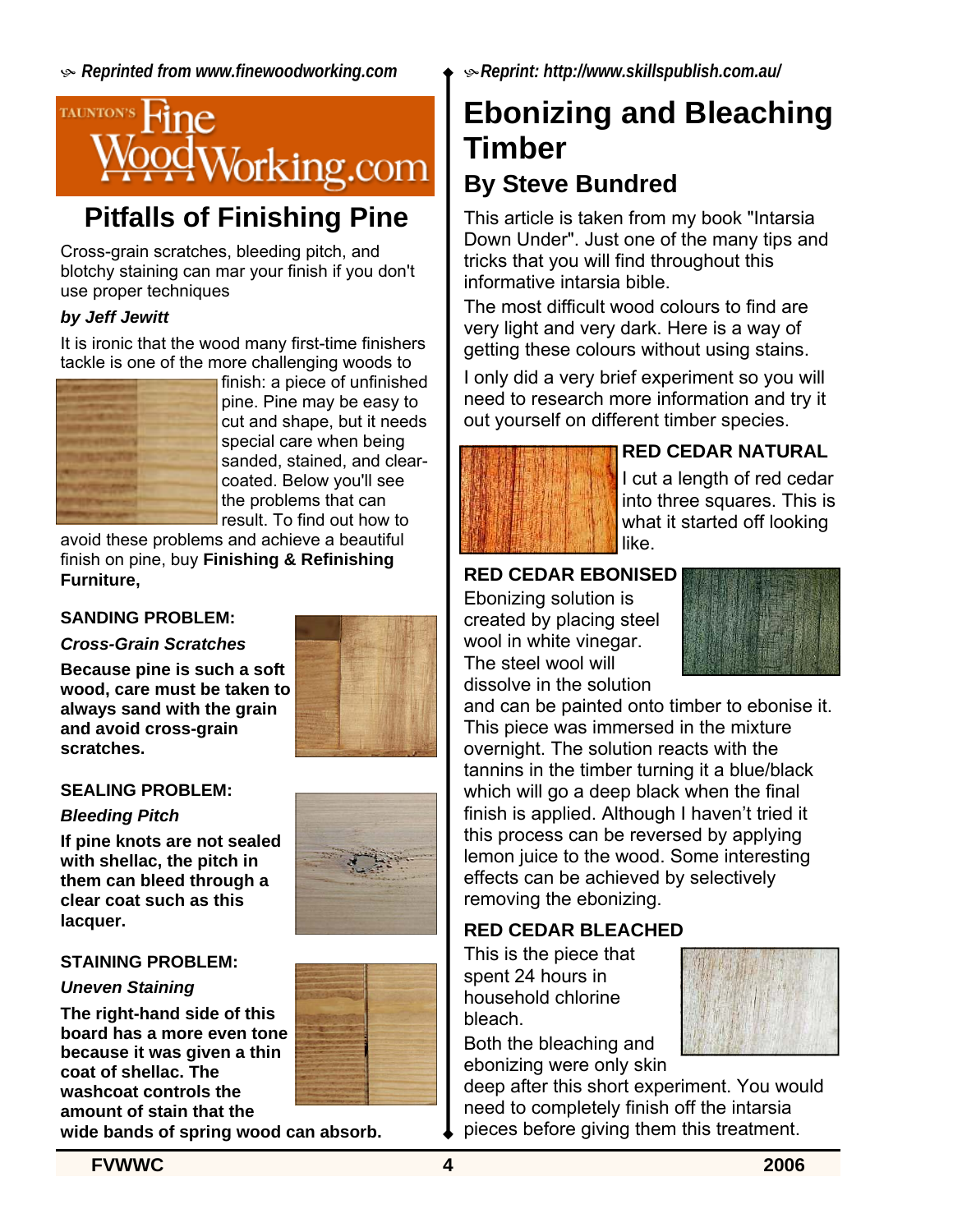

#### K *Reprinted from: Tips & Techniques* **http://www.woodnet.net/**

# **Cutting Wide Boards on a Table Saw**

Crosscutting wide boards on my table saw has always been a challenge. The pieces are awkward to handle, and it's hard to control my miter gauge when its head is off the table. I know some saws have a T-slot in the table and a miter gauge bar with a plate that catches in the slot. But mine isn't equipped this way.

That makes it difficult to hold everything and guide the board. I've had cuts come out crooked, and I got concerned that the blade might bind in the kerf, causing the board to kick back.

To make cutting wide boards easier, I turn my miter gauge around, so the miter gauge head is in front of my board, instead of behind. I hold the workpiece snug against the gauge with my left hand, and use my right to push the workpiece through.

TO CUT WIDE STOCK MORE EASILY, TURN MITER GAUGE AROUND AND<br>PUSH STOCK THROUGH

On some boards, the miter gauge head may be off the saw table when you complete your cut, so make sure you keep a firm grip on the gauge.

**Pat Ericksen San Francisco, CA** 

# **Cutting Leather to Fit in a Box**

I built the small accessory box featured in Woodsmith No. 107 (it's the size of a jewelry box). But when it came time to cut the leather to fit in the bottom of the box, I used a different technique than that shown in the magazine.

Before cutting the leather to size, I glued it to a piece of posterboard with spray adhesive (available at art stores). It helps to first scuff the posterboard with sandpaper to give the adhesive something to grab.

With the leather fixed to the posterboard, I

was able to cut it to exact size without worrying about it stretching. Then I just glued the leather and posterboard down in the bottom of the box.

**Peter Sellon Hudson, Massachusetts** 

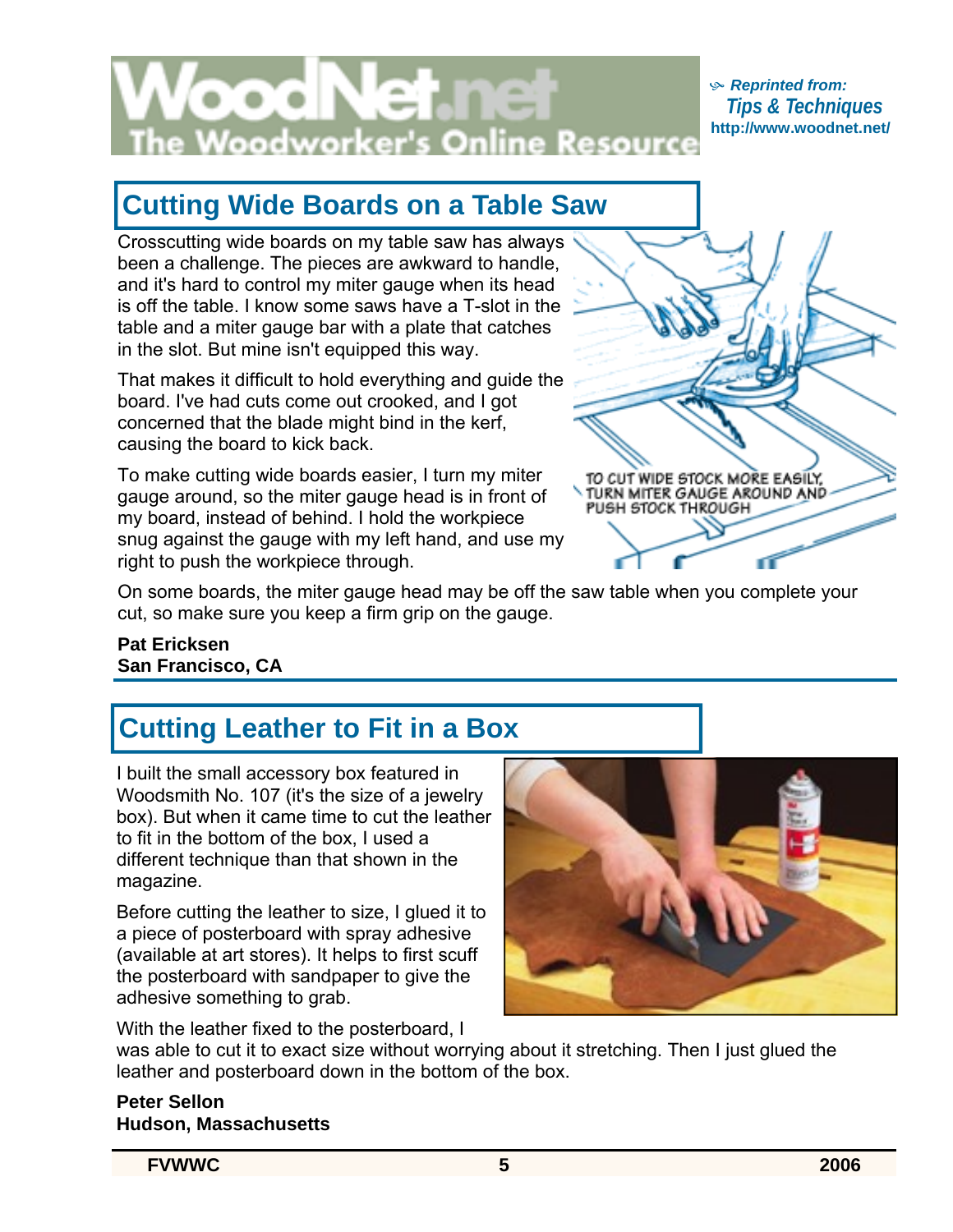# **CLASSIFIED**

# **WANTED: WOOD**

¾ Will buy from 1 pc. to bulk lot of hardwood lumber, shorts, blanks & cut-offs in cherry, walnut, mahogany, redwood, etc.

### **Ron Gilkerson**

Phone: (630) 879-8756 (Voice Mail) E-mail: rongilker@hotmail.com

# **FVWWC Silent Auction**

¾ At the May meeting we will have the **Wilton Oscillating Spindle Sander** up for bids. This machine is valued at \$189 and we will start the bidding at \$40.

This is a handy tool for any workshop, no matter what type of woodworking you do!



# **LOCAL RESOURCES**

- ¾ **CARVING TOOLS, BOOKS, KITS, ETC.: Light Jewelers in Aurora** at 1040 N, Lake St. -- (630) 892-3830 or ask for Roger Light at the next meeting!
- ¾ **WOOD TURNING TOOLS, BOOKS & MORE: L & R Collectibles and Glass**  online at disoorder@aol.com or call (815) 838-7686 -- Or see Rich Rossio at the next meeting!
- ¾ **6V UV BLACK LIGHT PEN LIGHTS: The Incurable Collector** contact Sheri Kohout at sheriko@concentric.net or see her at a meeting!

### **Attention FVWWC Members**

List your For Sale/Wanted Items Free! **Contact FVWWC Editor/Webmaster (630)897-4877 or woodworkers@fvwwc.org** 



## *Around The Neighborhood...*

Bob Dahlstrom, Chuck Harper, Don Porter and Ron Gilkerson built a prototype energy efficient home for the Energy Fair that was held in Batavia last week. The energy efficient home was a huge success at the Energy Fair. We had numerous comments and questions.

The home was made of 2 by 6 inch studs on 24 inch centers. The twenty four inch wall void was filled with Kraft-faced fiber glass insulation. The outside of the wall had a 3 inch Owens Corning Foamular 150 extruded poly styrene Insulation with an R factor of 15.

The roof was vaulted on 4 by 6 inch beams. The peak of the roof was more than 13 feet. The roof was a Structured Insulated Panel made of polyurethane sandwiched between oriented strand boards. The roof had an R factor rating of 46.

Of course the house was wrapped in Tyvek to keep out wind and to allow moisture to escape. The overall R factor for the walls was 31. We also had a triple pane window with an R value of 8.

Our goal was to get the public thinking about alternative way to build homes that can be heated and air-conditioned for a minimal bill each month. A house with this type of insulation should heat for no more than \$500 in total for a typical winter and summer.

The home will be shown again in Oregon, Illinois this summer at their Energy Fair that is one of the largest in the midwest.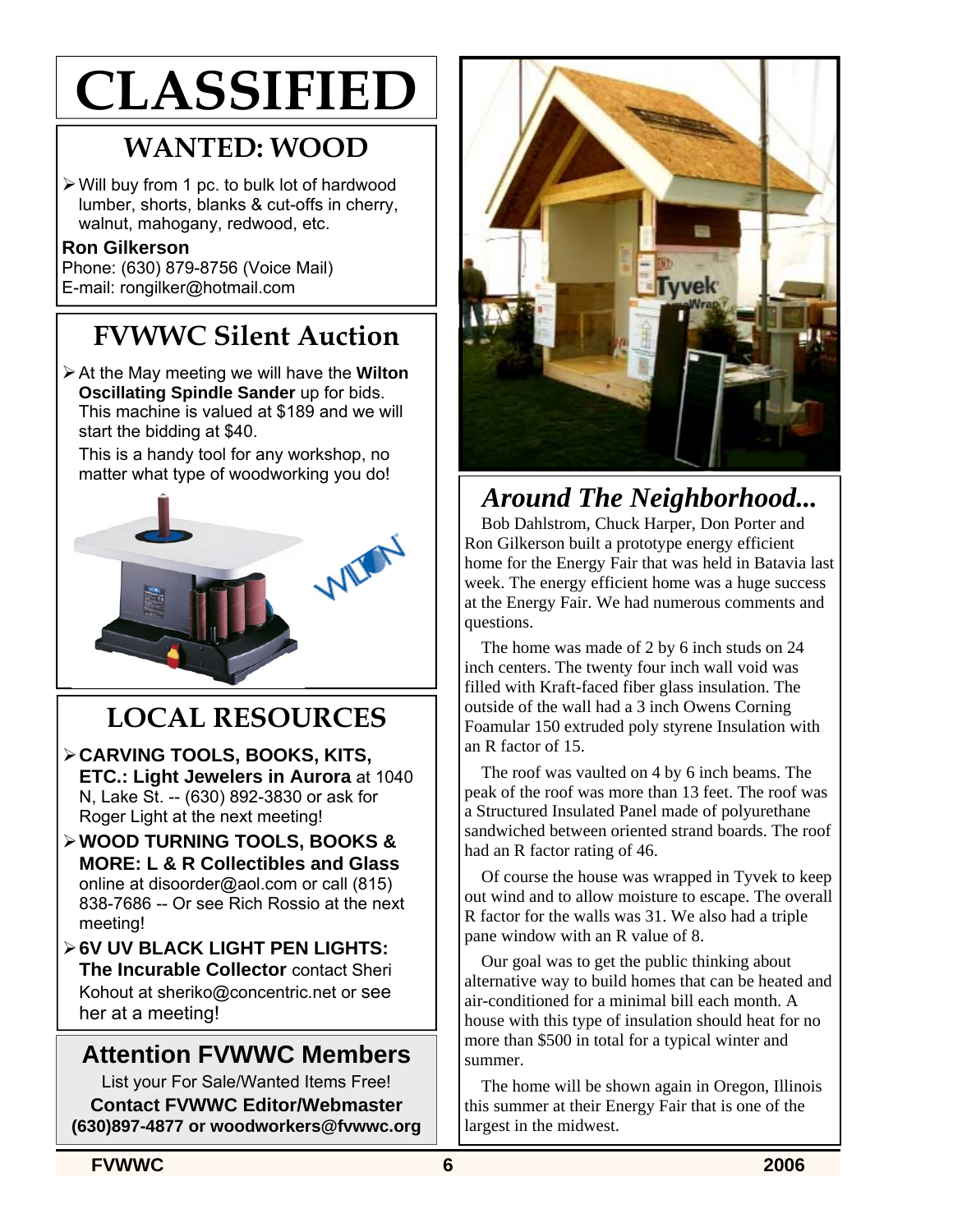### **Show & Tell April 2006**

Yet again Members had some amazing projects on display. It is great to see the variety of woodworking methods practiced as well as the range of projects they produce. This month we saw:

- **Doug Olson: Walnut Dresser** with Spalted Maple & Hickory accents. Finished with dye, boiled Linseed Oil & Min-Wax Wiping Varnish.
- **Jim Mengler: Magazine Rack** of Maple, Paduok, Oak, Ash & Walnut with General Finish.
- **Alan DeRoss: Lamp Table** in Wenge' and Granite with Seal-A-Cell finish.
- **Rich Rossio: Wooden Angel** of Pine and Cedar with Ace Poly spray finish.
- **Steve Burns: 3 Turned Bowls,** Lidded Box & Wood Eggs of Walnut and Maple with Deft finish.
- **Gail Madden: Pen & Pencil Set** of Leopard wood with Shellac finish.
- **Don Bouchard: TV Table** in Oak with Polyurethane finish.
- **Teresa Glisson: Spooled Thread Rack**  in Pine, as yet unfinished, to be painted and decorated with red flowers.
- **Robin Blair: Candlesticks** or Jatoba & Basswood with Tung Oil finish.
- **Fred Rizza: Osprey in Flight** of Butternut with Acrylic finish.